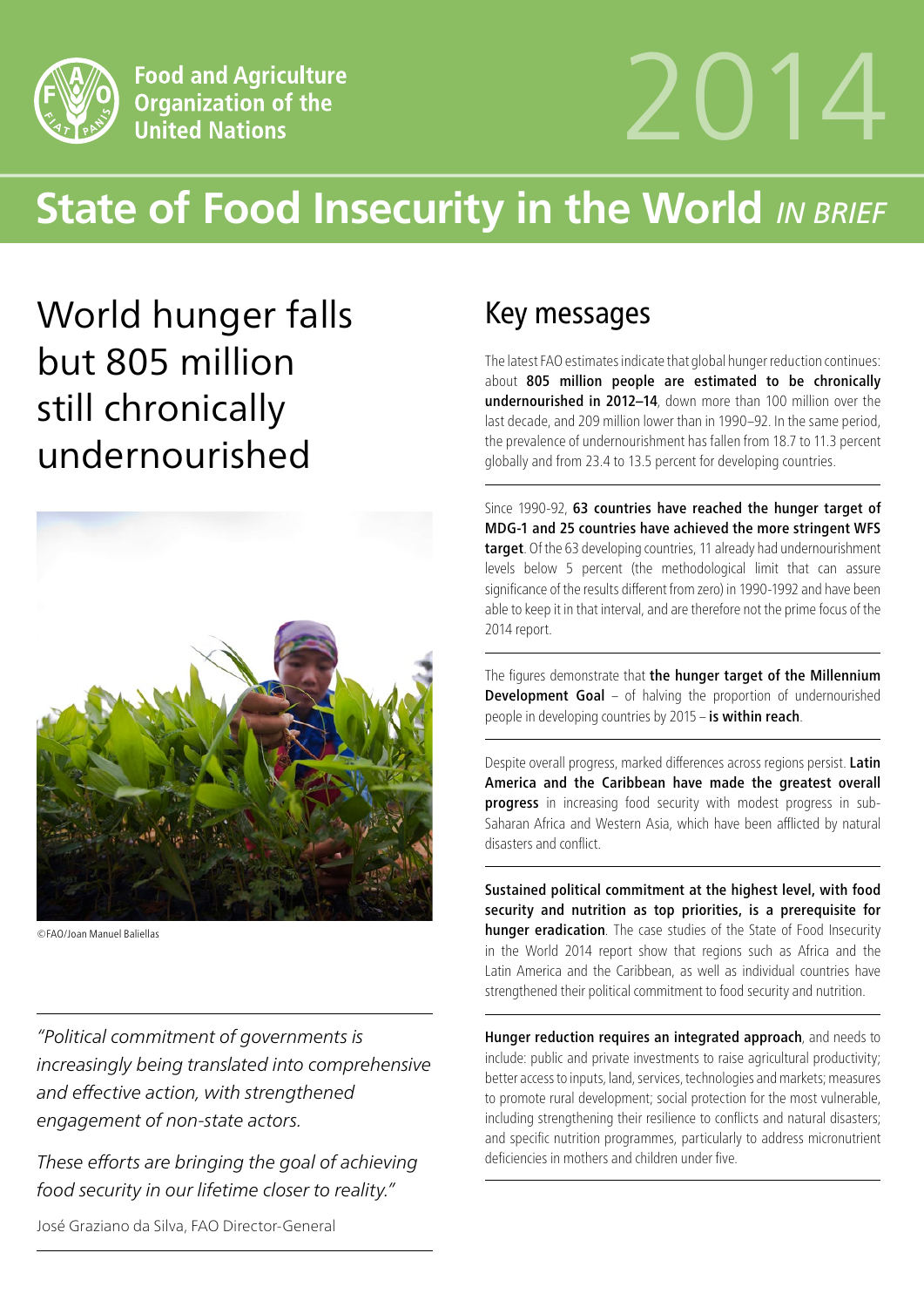### Progress

Important progress in eradicating hunger has been made according to the latest FAO estimates. Developing countries, which account for the vast majority of global undernourishment, have seen the lion's share of progress: 791 million people in developing countries were estimated to be chronically hungry in 2012–14, down by 203 million since 1990–92.

According to the *State of Food Insecurity in the World 2014 (SOFI 2014)* report, China alone has reduced the number of undernourished people by 138 million in this period, while the 10 countries that have achieved greatest success in reducing the total number of hungry people in proportion to their national population are: Armenia, Azerbaijan, Brazil, Cuba, Georgia, Ghana, Kuwait, Saint Vincent and Grenadines, Thailand and Venezuela.

Despite this overall progress in developing countries as a whole, there is still considerable room to reduce undernourishment and improve food security. SOFI 2014 shows that advances in reducing world hunger require political commitment expressed through appropriate policies, programmes, legal frameworks and sufficient resources. SOFI 2014 highlights examples of successful national efforts to reduce hunger, but also identifies factors that can act as bottlenecks to progress.

The trajectory of undernourishment in developing regions: actual and projected progress towards the MDG and WFS targets



*Note:* Data for 2012–14 refer to provisional estimates. *Source:* FAO.

Countries that met the MDG-1 goal of halving the proportion of hungry people include: Algeria, Angola, Argentina, Bangladesh, Barbados, Benin, Brunei Darussalam, Cambodia, China, Dominican Republic, Egypt, Ethiopia, Fiji, Gabon, Gambia, Indonesia, Iran (Islamic Republic of), Jordan, Kazakhstan, Kiribati, Lebanon, Malawi, Malaysia, Maldives, Mauritania, Mauritius, Mexico, Morocco, Niger, Nigeria, Panama, Philippines, Saudi Arabia, South Africa, Togo, Tunisia, Turkey, and United Arab Emirates.

Countries that achieved both the MDG-1 of halving the proportion of hungry people as well as the WFS goal of halving the absolute number of hungry people include: Armenia, Azerbaijan, Brazil, Cameroon, Chile, Cuba, Djibouti, Georgia, Ghana, Guyana, Kuwait, Kyrgyzstan, Mali, Myanmar, Nicaragua, Peru, Republic of Korea, Saint Vincent and the Grenadines, Samoa, Sao Tome and Principe, Thailand, Turkmenistan, Uruguay, Venezuela (Bolivarian Republic of) and Viet Nam.

Countries that had undernourishment levels below 5 percent in 1990-1992 and have been able to keep it in that interval include: Argentina, Barbados, Brunei Darussalam, Egypt, Kazakhstan, Lebanon, Saudi Arabia, South Africa, Tunisia, Turkey, United Arab Emirates

Global progress in hunger reduction mainly reflects achievements made in the countries that have already met the MDG 1c target of halving the proportion of undernourished people by 2015; of these 63 countries (out of a total of 136 countries and territories monitored by FAO), 25 have already met the more ambitious World Food Summit (WFS) goal of halving the number of undernourished people between 1990 and 2015.

Regional efforts to reduce hunger are gaining traction, especially in Latin America and the Caribbean and Africa. In July 2014, at the African Union summit in Malabo, Equatorial Guinea, *African Heads of State committed to end hunger* on the continent by 2025. Last year, at the *first summit of the Community of Latin America and the Caribbean States (CELAC),* Heads of State and Government endorsed the 2025 zero hunger target by reaffirming a regional commitment to the Hunger-Free Latin America and the Caribbean Initiative to end hunger by 2025, launched in 2005. Together, these two regions include nearly 90 states and over 1.5 billion people. This commitment sends a powerful message to their citizens and to the rest of the world.

The decision of the Latin American and Caribbean Community to end hunger by 2025 underpins the national and regional action to promote food security that has resulted in the achievement for the region as a whole of the First Millennium Development Goal hunger target. In addition, Latin America has also met the World Food Summit target.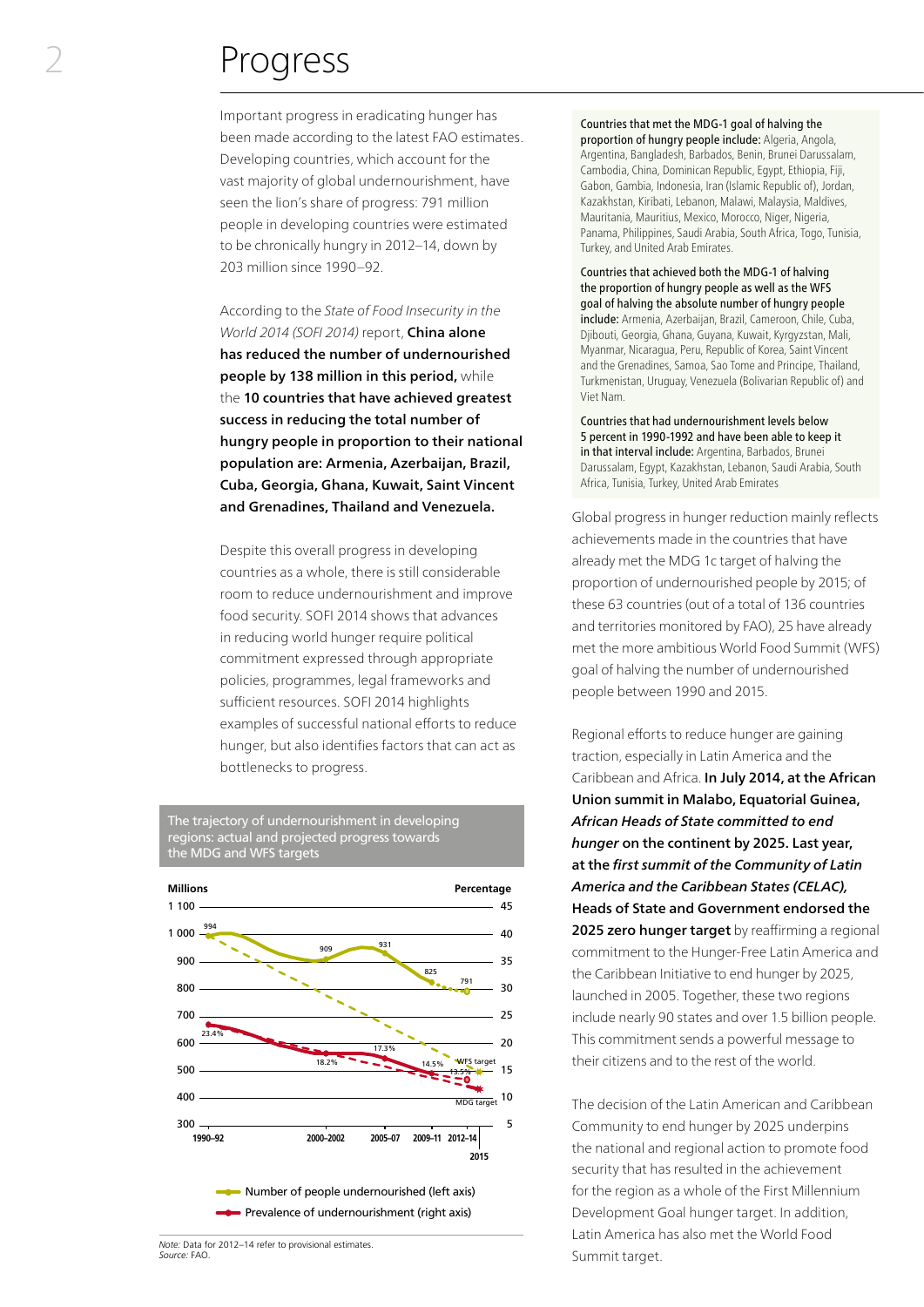The African commitment to end hunger by 2025 also acts on this principle and strengthens the ongoing efforts within the framework of the Africa-led Comprehensive Africa Agriculture Development Programme (CAADP) of the New Partnership for Africa's Development (NEPAD). The commitment made at Malabo also builds on the region´s decision to increase South-South Cooperation efforts within Africa, as signalled by the Africa Solidarity Trust Fund for Food Security established in 2013.

#### FAO Director-General José Graziano da Silva

welcomed the increased commitment and action to promote sustainable food security and the fact that many countries and regions are responding to the Zero Hunger Challenge:

*"Political commitment of governments is increasingly being translated into comprehensive and effective action, with strengthened engagement of non-state actors. Timor-Leste recently launched its national Zero Hunger Challenge. India has recently approved its National Food Security Act scales up the country's effort to end hunger, could create one the world's biggest family farming food purchase programme and is scaling up financial inclusion for direct transfers.*

*Regional efforts are also giving important support to national action to bring the goal of achieving food security in our lifetime closer to reality. Africa and Latin America and the Caribbean are examples of this.* *In 2003, Africa launched the landmark Comprehensive Africa Agriculture Development Programme (CAADP). In 2013, the Africa Solidarity Trust Fund for Food Security was established in a demonstration that countries are willing to increase South-South Cooperation. This shows an understanding that no single country is food secure if their neighbour still suffers from hunger. This solidarity and cooperation is needed to respond to Africa's challenges, which include building resilience to extreme climatic events and ensuring peace in the region. This year, African leaders took the bold step of committing to end hunger by 2025. I am confident that in the coming years we will start seeing the concrete results of this decision,"* the FAO Director-General said.

*"The Hunger Free Latin America and the Caribbean Initiative was launched in 2005, inspired by the Brazilian Zero Hunger Programme, and was soon adopted by all countries in the region. From the very beginning, FAO supported this initiative, working with governments, parliaments and non-state actors. Over the years, the countries in Latin America and the Caribbean developed more inclusive food security strategies and strengthened social protection following the realization that increasing production alone was not enough to end hunger. These efforts help explain the success Latin America and the Caribbean is having in the fight against hunger."*

| 1990-92<br>н             | 2012-14               |                                             |      | <b>Number</b><br>(millions) |      | <b>Regional share</b><br>$(\% )$ |
|--------------------------|-----------------------|---------------------------------------------|------|-----------------------------|------|----------------------------------|
| F.<br>E.<br>B<br>D<br>C. |                       |                                             |      | 1990-92 2012-14             |      | 1990-92 2012-14                  |
|                          |                       | <b>A</b> Developed regions                  | 20   | 15                          | 2.0  | 1.8                              |
|                          |                       | <b>B</b> Southern Asia                      | 292  | 276                         | 28.8 | 34.3                             |
|                          |                       | <b>G</b> Sub-Saharan Africa                 | 176  | 214                         | 17.3 | 26.6                             |
|                          | B                     | <b>D</b> Eastern Asia                       | 295  | 161                         | 29.1 | 20.0                             |
|                          |                       | South-Eastern Asia                          | 138  | 64                          | 13.6 | 7.9                              |
|                          | D                     | <b>B</b> Latin America<br>and the Caribbean | 69   | 37                          | 6.8  | 4.6                              |
|                          |                       | Western Asia<br>G                           | 8    | 19                          | 0.8  | 2.3                              |
|                          |                       | Northern Africa                             | 6    | 13                          | 0.6  | 1.6                              |
|                          |                       | Caucasus and<br>Central Asia                | 10   | 6                           | 0.9  | 0.7                              |
|                          |                       | <b>O</b> Oceania                            | 1    | 1                           | 0.1  | 0.2                              |
| Total = $1015$ million   | Total = $805$ million | <b>Total</b>                                | 1015 | 805                         | 100  | 100                              |

The changing distribution of hunger in the world: numbers and shares of undernourished people by region, 1990–92 and 2012–14

*Note:* The areas of the pie charts are proportional to the total number of undernourished in each period. All figures are rounded. *Source:* FAO.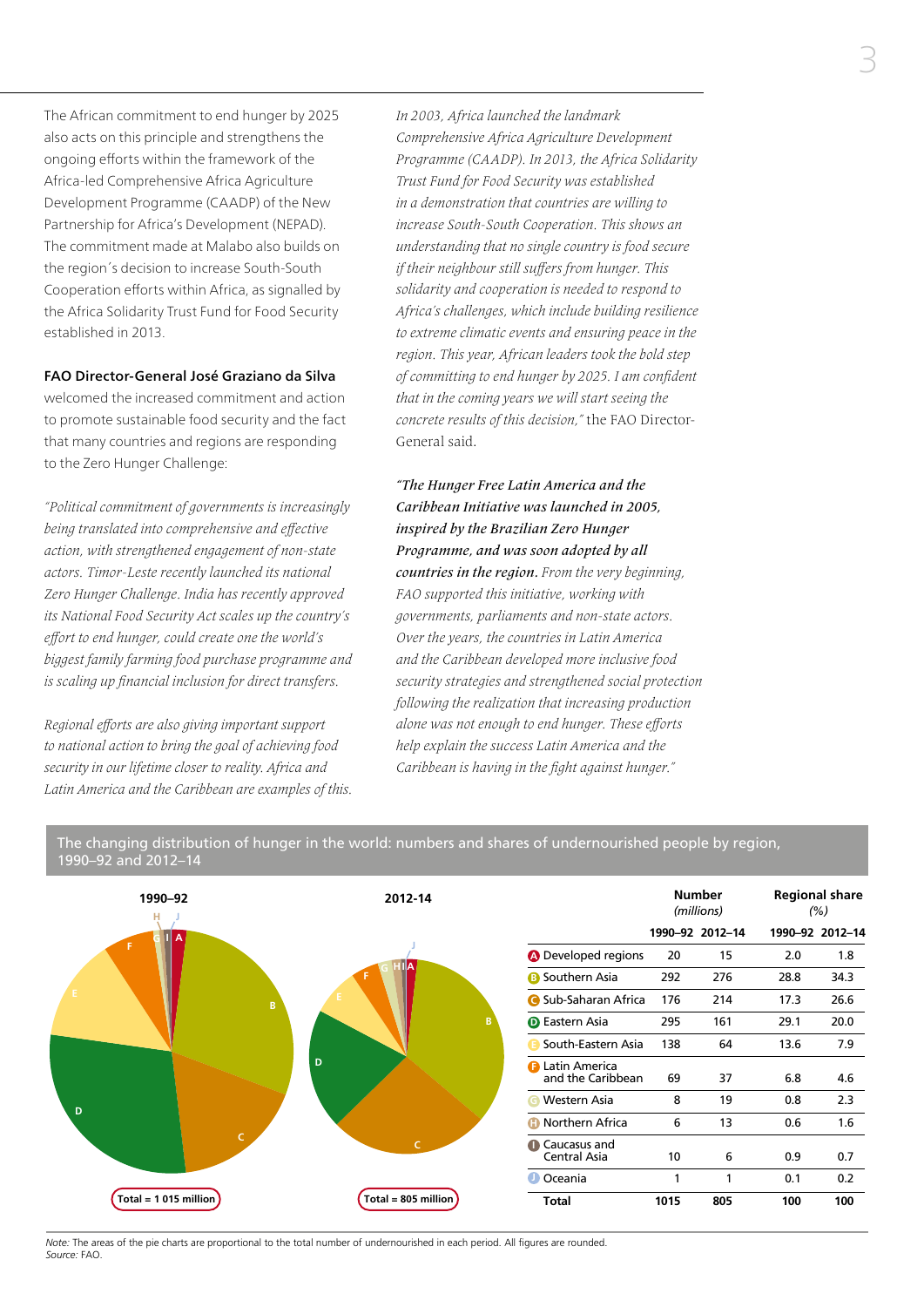# Regional differences

Despite overall progress in developing countries as a whole, large differences remain across regions. In general, **Africa** is making slow progress in achieving international hunger targets, with the sub-Saharan region especially lagging behind global trends. The region has been afflicted by conflict and natural disasters, and one in four people remain undernourished in sub-Saharan Africa – the highest prevalence of all the regions.

The most populous region in the world, Asia, has reduced the number of hungry people by 217 million since 1990-92. The three countries that have made the most progress reducing the



©FAO/AFP/Hoang Dinh Nam

4

absolute number of undernourished people are in Asia: there are 138 million fewer hungry people in China, while there are 20 million fewer hungry people in India and in Viet Nam today, as compared to 1990-92. However, Asia is still home to two-thirds of the world's hungry people: in the region as a whole, 526 million people remain undernourished. Western Asia saw the number of undernourished people increase by 10.5 million since 1990-92, from 6.3 to 8.7 percent. In Southern Asia, 276 million people were chronically undernourished in 2012–14, only marginally fewer than the number in 1990–92. Much more rapid progress has been achieved in Eastern Asia and in South-Eastern Asia. In fact, South-Eastern Asia has already met the WFS hunger target.

Latin America and the Caribbean has been one of the most successful regions in fighting hunger. As a whole, it is the only region that has already reached the MDG1c target and is almost on track to achieve the more ambitious WFS goal of halving the number of hungry people. Latin America has already reached the WFS target.

**Oceania** is currently the developing region with the lowest number of undernourished people, although the region has seen the number of hungry increase over the last two decades. Rising undernourishment in Oceania has been accompanied by a high and growing burden of overweight and obesity.

#### Undernourishment trends: progress made in almost all regions, but at very different rates

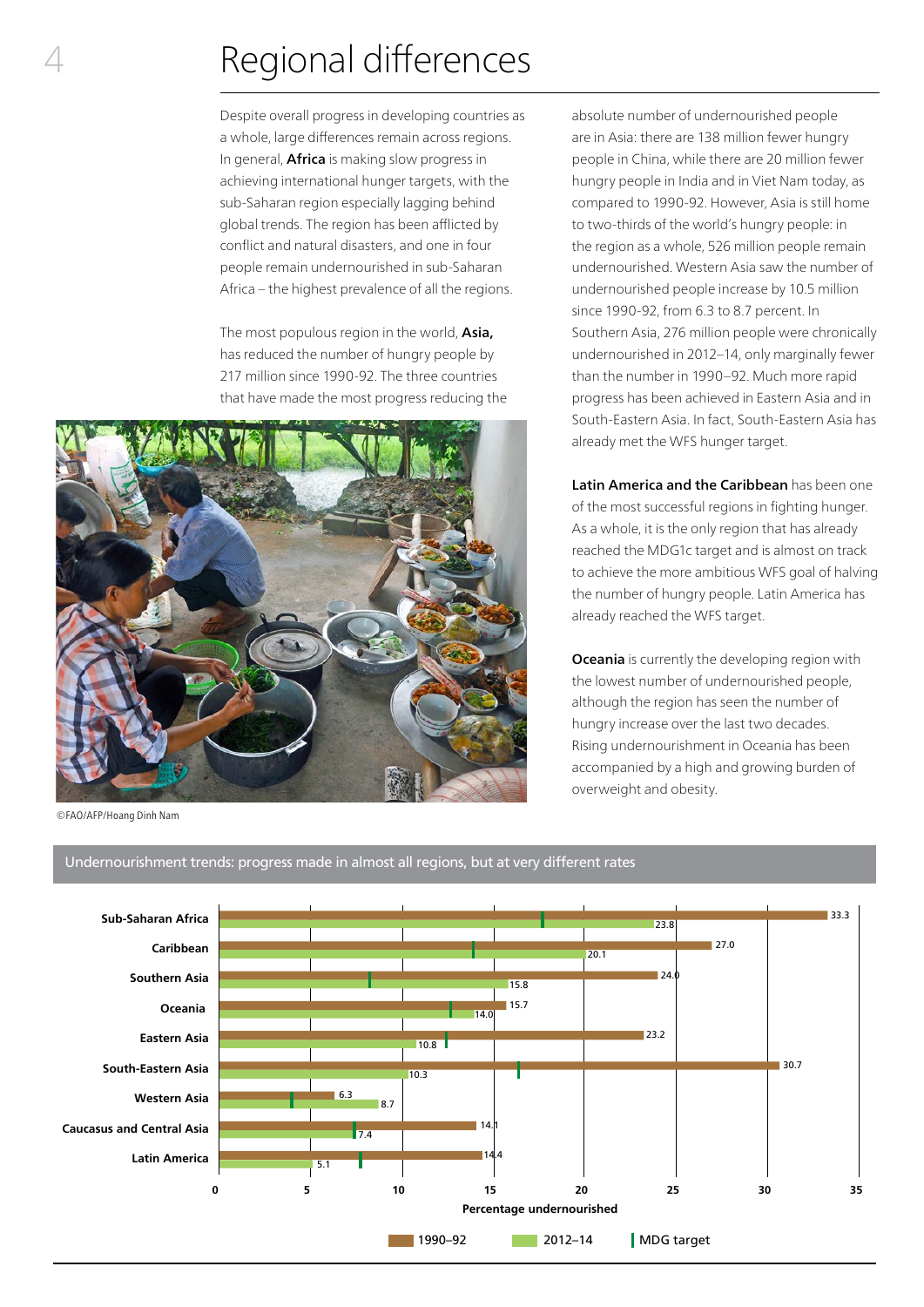# An enabling environment for food security and nutrition

A key lesson learned from examining the experiences of countries is that hunger, food insecurity and malnutrition are complex problems that cannot be resolved by a single stakeholder or sector. Addressing the immediate and underlying causes of hunger will require a variety of actions across a range of sectors, including agricultural production and productivity, rural development, forestry, fisheries, social protection and trade and markets. While many of these actions will be at national and local levels, there are also issues of a regional and global nature that require action on a larger scale. Policies and programmes are formulated and implemented in complex social, political, economic and agro-ecological environments.

Processes, either set by law or through informal arrangements, influence how people and institutions interact with each other to influence food security and nutrition outcomes. A major task of food security governance is to foster an "enabling environment" that will create incentives for all sectors to improve their impact on hunger, malnutrition and food insecurity. Five key dimensions of an enabling environment include:

- 1. Policies, programmes and legal frameworks. Comprehensive policies, strategies and investment programmes, based on evidence and experience, addressing the underlying causes of food insecurity, food access policies and social protection schemes appropriately supported by a legal framework protecting people's right to adequate food.
- 2. Human and financial resources. Allocation and deployment of the necessary financial and human resources, with government capacities and capabilities.
- 3. Coordination mechanisms and partnerships. Ensuring effective high-level inter-ministerial food security and nutrition strategy, policy and programme coordination, design and implementation.
- 4. Evidence-based decision-making. Decisionmaking on food security and nutrition should draw on functional information systems that monitor trends, track actions and assess impacts in a timely and comprehensive manner, deriving lessons learned to influence the policy process.
- **5. Resilience.** Policies and approaches aimed at increasing resilience of livelihoods to natural disasters, including extreme climatic events, as well as to shocks and conflict.

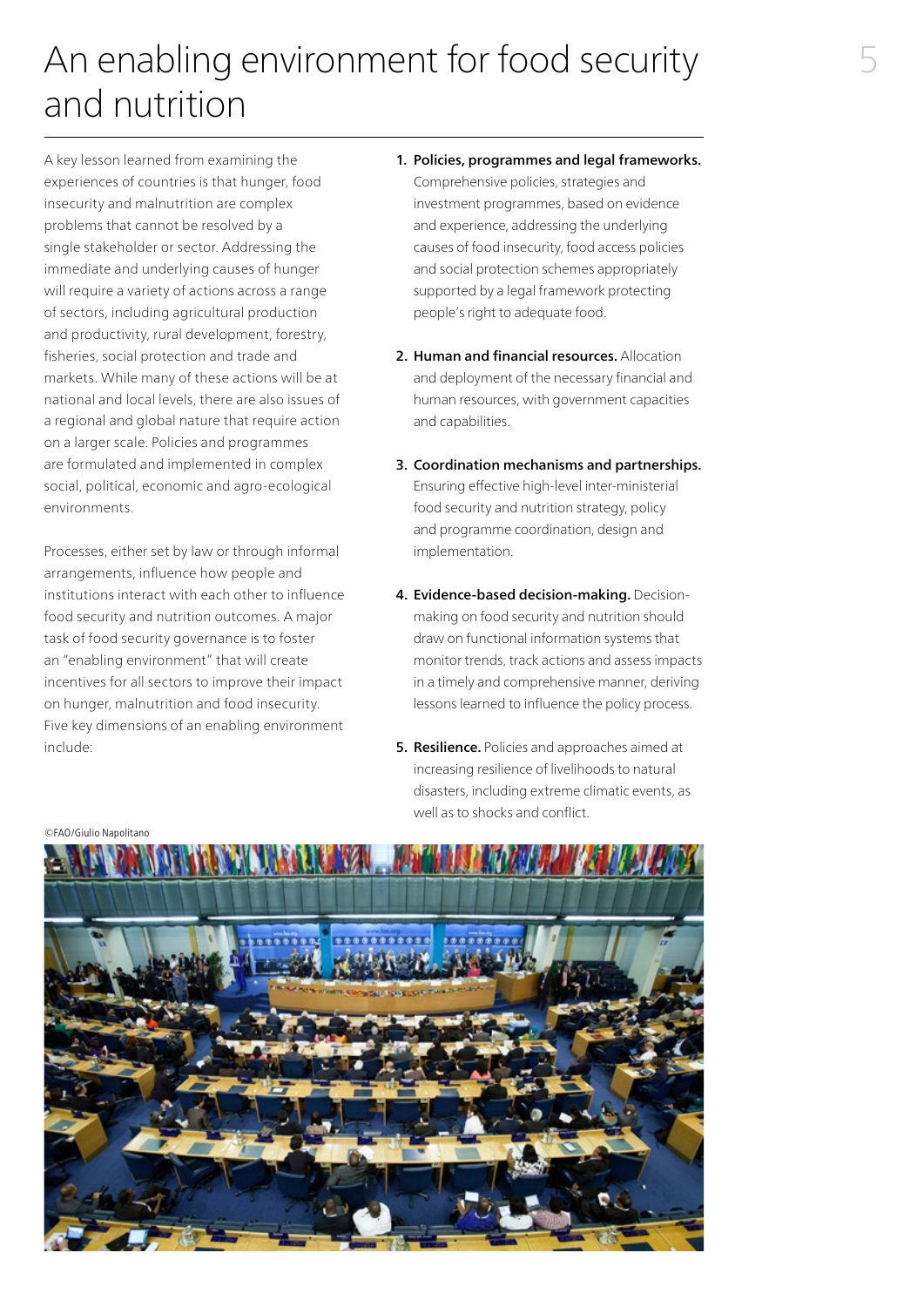## Case studies

The countries examined by IFAD, WFP and FAO in preparing the SOFI report have had very different experiences with food security and nutrition conditioned by different levels of political stability and economic growth, as well as distinctive cultural, social and environmental conditions.

*Yet, all have addressed food insecurity by simultaneously enhancing agricultural productivity (and incomes), promoting rural development and facilitating access to adequate food for those in need.*



#### The Plurinational State of Bolivia has

established processes and institutions that include all stakeholders, particularly previously marginalized indigenous peoples. The strong focus on pro-poor food security policies resulted in hunger decreasing rapidly by 7.4 percent during 2009-11 and 2012-14. Chronic undernourishment in children less than three years of age fell from 41.7 percent in 1989 to 18.5 percent in 2012.

©FAO/Walter Astrada



Mean annual growth in family per capita income by income quintile, Brazil, 2001–2012



*Source:* Government of Brazil, 2014.

1990–92 to 2012–14

**Brazil** has achieved both the MDG and WFS hunger targets. Progress towards these internationally established goals was accelerated in 2003 with the launch of the Zero Hunger Programme, which placed ending hunger at the centre of Brazil's political agenda and implemented a comprehensive approach to promote food security, linking productive support to social protection.

0 5 10 15 20 25 30 35 40 **1990–92 2000–02 2006–08 2009–11 2012–14 Percentage** 

Prevalence of undernourishment, Madagascar,

*Source:* FAO.

In **Madagascar**, political crisis has hindered the development of food security institutions and the country is now rebuilding its capacities. An array of measures within the newly formulated Agriculture, Livestock and Fisheries Sector Programme (PSAEP) aim to increase rural incomes by 40 percent and to reduce poverty by 50 percent by promoting agricultural productivity and sustainable utilization of natural resources. The National Action Plan for Nutrition, 2012-2015 (PNAN2), aims to reduce the prevalence of chronic malnutrition among children and also lower the proportion of the population who consume less than 2 300 kilocalories per day from 65 percent to 43 percent.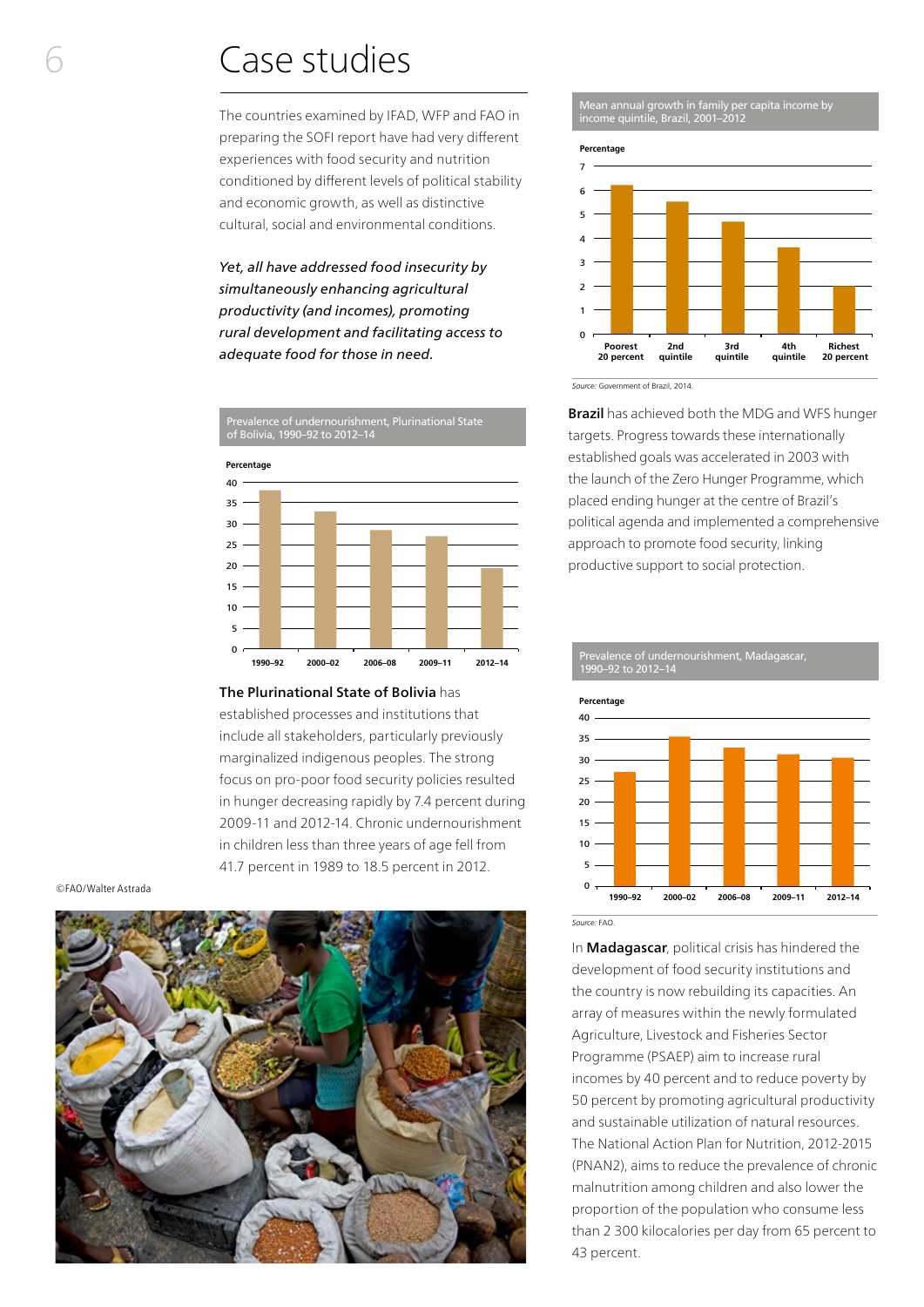

Prevalence of undernourishment, Haiti, 1990–92 to 2012–14



In Yemen, following the recent political unrest, the transition government has taken steps to improve food security and nutrition. The National Food Security Strategy (NFSS) aims to reduce food insecurity by one-third by 2015; make 90 percent of the population food secure by 2020; and reduce child malnutrition by at least one percentage point per year.

Haiti, a country in protracted crisis and frequently hit by natural disasters, has also taken steps to improve the formulation and implementation of food security policies to cope with multiple challenges. The government's twin track approach to addressing food insecurity includes a Triennial Agricultural Recovery Program as well as a program called Aba Grangou, which focuses on improving food access and utilization.



Prevalence of undernourishment, Malawi, 1990–92 to 2012–14



*Source:* FAO.

Indonesia has made significant progress in establishing an enabling environment through efforts that include strengthening local government capacities and passing Law N°18/2012, which institutionalised food as a human right. Other key initiatives, such as fertilizer and seed subsidies for farmers and food subsidies for the poor, are important elements of the country's agricultural development and food security strategies.

In Malawi, progress in fighting hunger stands out against its modest but improving food security arrangements. Hunger and food inadequacy have been declining since 2005, marking the beginning of strong and persistent growth in maize production. Food security and nutrition remain challenges in the country, and both are key priorities of its overarching development plan: the Malawi Growth and Development Strategy 2011- 2016.